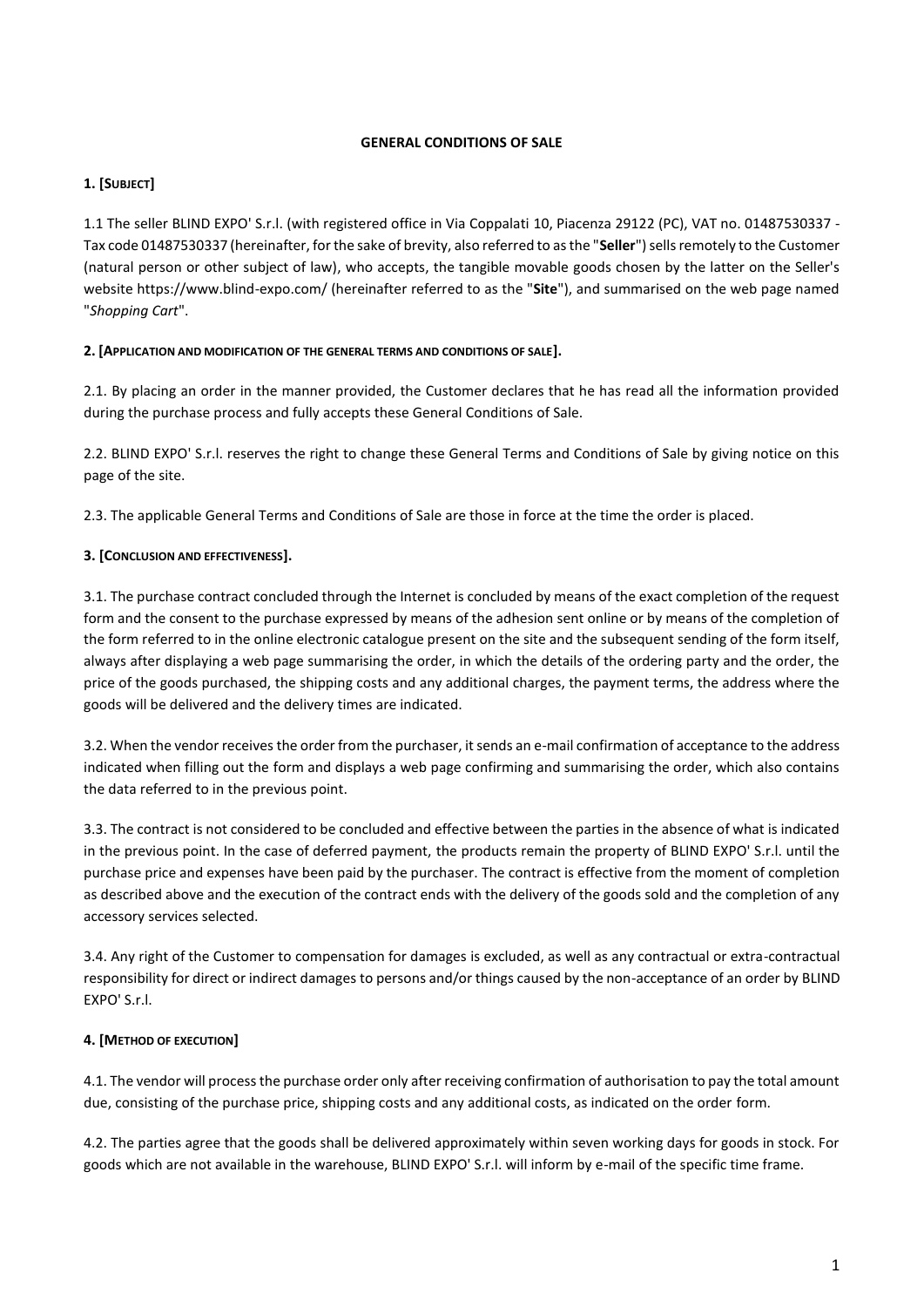4.3. During the Christmas/Easter holidays and the month of August, product shipments may be delayed, as well as in all cases of force majeure or fortuitous events. By way of example, strikes, labour unrest, suspension of transport and energy supplies, measures taken by public authorities, acts of terrorism, natural disasters, pandemics, acts of terrorism, vandalism or crime are all cases of force majeure. Any delays in delivery shall not entitle the customer to compensation or cancellation of orders.

4.4. The supplier shall deliver the products selected and ordered, according to the methods chosen by the purchaser or indicated on the website at the time of offering the goods, as confirmed in the above-mentioned e-mail. The Customer is responsible for the correctness of the contact details provided and the information given at the time of placing the order; in the event that the information provided by the Customer is incorrect and/or incomplete, the higher charges will be charged to the Customer.

4.5. At the time of delivery, the Customer is obliged to point out to the carrier any damage found, missing packages and/or tampering with the packages themselves and to promptly report it in detail on the transport document accompanying the goods. Verbal complaints alone shall have no value.

## **5. [PRICES AND PAYMENT METHODS]**

5.1. All the sales prices of the products displayed and indicated on the site are expressed in euros and constitute an offer to the public pursuant to [Article 1336 of the Italian Civil Code.](https://dejure.it/#/ricerca/fonti_documento?idDatabank=10&idDocMaster=166331&idUnitaDoc=828410&nVigUnitaDoc=1&docIdx=1&isCorrelazioniSearch=true&correlatoA=Formulari)

5.2. The sales prices referred to in the previous point are always to be understood as excluding VAT and any other taxes.

5.3. Shipping costs and any ancillary charges (e.g. customs clearance), if any, although not included in the purchase price, must be indicated and calculated by the Seller in the purchase procedure before the Buyer submits the order and also contained in the web page summarising the order placed.

5.4. The payment methods available for purchase on the website are as follows:

- Credit Card;
- PayPal;
- Bank transfer in advance;

5.5. In the case of payment by bank transfer, the credit must be received within seven days of the order. The purchased products will only be shipped after receipt of the credited amount by bank transfer.

#### **6. [WARRANTY; DAMAGES RECOVERABLE]**

6.1. The Seller expressly declares that the conformity of the goods with the present contract is subject to the observance of the installation and maintenance instructions indicated by the Seller.

6.2. The guarantee only covers the material integrity of the goods on delivery and operating defects attributable to the manufacturing process of the components. Defects and/or malfunctions due to operations subsequent to delivery are excluded, such as, by way of example, the incorrect configuration of components by the Customers, damage due to exogenous causes such as criminal and/or vandalic actions, natural and/or electrical events, tampering, inexperience. Interventions outside the guarantee and any accessory interventions agreed with the Customer and carried out at the same time as the assistance under guarantee shall be charged at the rates in force. Unless specific contractual agreements have been made, the warranty is limited to the replacement or repair of the defective parts and does not include any travel expenses or any accessory charges necessary to make the product accessible (e.g. masonry work, handling, etc.).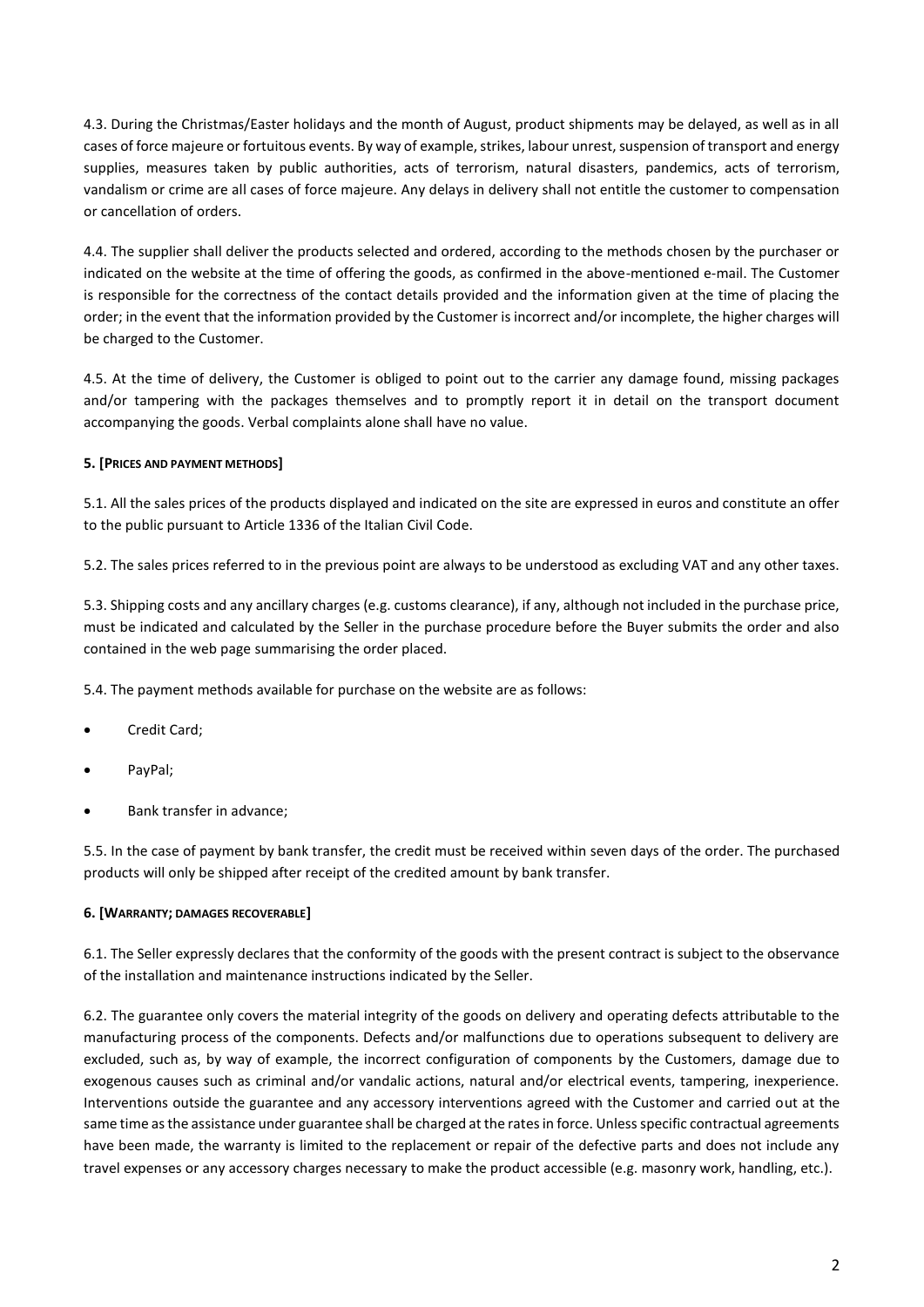6.3. The guarantee period extends, starting from the date of delivery of the goods, (I) for 24 months for the Consumer (i.e. a natural person who purchases the goods for purposes not related to their professional activity, or who does not make the purchase by indicating a VAT number on the order form), (II) for 12 months for all other subjects, unless otherwise specified by BLIND EXPO' s.r.l.

6.4. Any subsequent technical interventions or replacements (complete or partial) of the goods do not extend the warranty right beyond these terms (24 or 12 months, as specified above), and do not change the legal relationship between the parties.

6.5. The guarantee only applies to products whose purchase and date of delivery are proven.

6.6. If the defect is repaired under warranty and then reappears after the warranty has expired, the Customer shall pay the cost of the new repair regardless of the time that has elapsed since the first intervention under warranty, while if the defect appears for the first time "out of warranty", the Customer who has paid for the intervention shall be owed - on the repaired or replaced part - a new warranty (24 or 12 months, as specified above).

6.7. Consumable parts (such as batteries, connectors, keys) are not covered by the guarantee. They are covered by the so-called "functioning guarantee" and are only replaced in the event of a fault occurring within the first 30 days of purchase. The warranty does not cover parts that have been damaged by accident, misuse or negligence on the part of the user, or that have been tampered with by unauthorised persons.

6.8. The right to assistance under warranty is always subordinate to the result of the technical verification, the cost of which is charged to the Customer in the event of a negative outcome. In the case of the return of contested material, the acceptance by BLIND EXPO' S.r.l. does not constitute recognition of a defect, but is to be understood exclusively as a preliminary act to the actual technical verification. In any case, no warranty is given for:

- damage caused by improper installation, use, modification or repair by unauthorised third parties or by the Customer himself;

- damage caused by any person (other than personnel working for BLIND EXPO' S.r.l.) or external factors;

- instructions given directly by the Customer and carried out accordingly by the BLIND EXPO' S.r.l. Service Centre.

6.9. The guarantee is automatically invalidated in the event of proven intervention by personnel not authorised by BLIND EXPO' S.r.l., which reserves the exclusive right to decide whether to repair the faulty part or replace it with a component of the same or similar value and functionality. The products on which the defect is found will be replaced in times and ways compatible with the availability of stock and/or the technical time required to replace the products. In the event of an agreed replacement of the component with one of greater value, the Customer shall be required to pay the difference in price. In the event of material replacement, the Customer shall return the replaced material.

6.10. BLIND EXPO' S.r.l. declines all responsibility and charges for any direct or indirect damage resulting from periods of inactivity of the product while awaiting repair.

6.11. BLIND EXPO' S.r.l. does not accept any responsibility towards third parties with regard to the integrity, secrecy, conservation and correct use of the data inserted inside the mass memories returned for assistance. It is the Customer's responsibility to remove confidential and personal data and to make back-up copies of such information in advance, since servicing may lead to their permanent loss. The burden of this operation by the technical staff of BLIND EXPO' S.r.l., if requested by the Customer, is at his charge.

6.12. No compensation will be due in the event of improper use or if the damaged party was aware of the defect of the product and of the danger deriving from it and nevertheless voluntarily exposed himself to it. BLIND EXPO' S.r.l. is not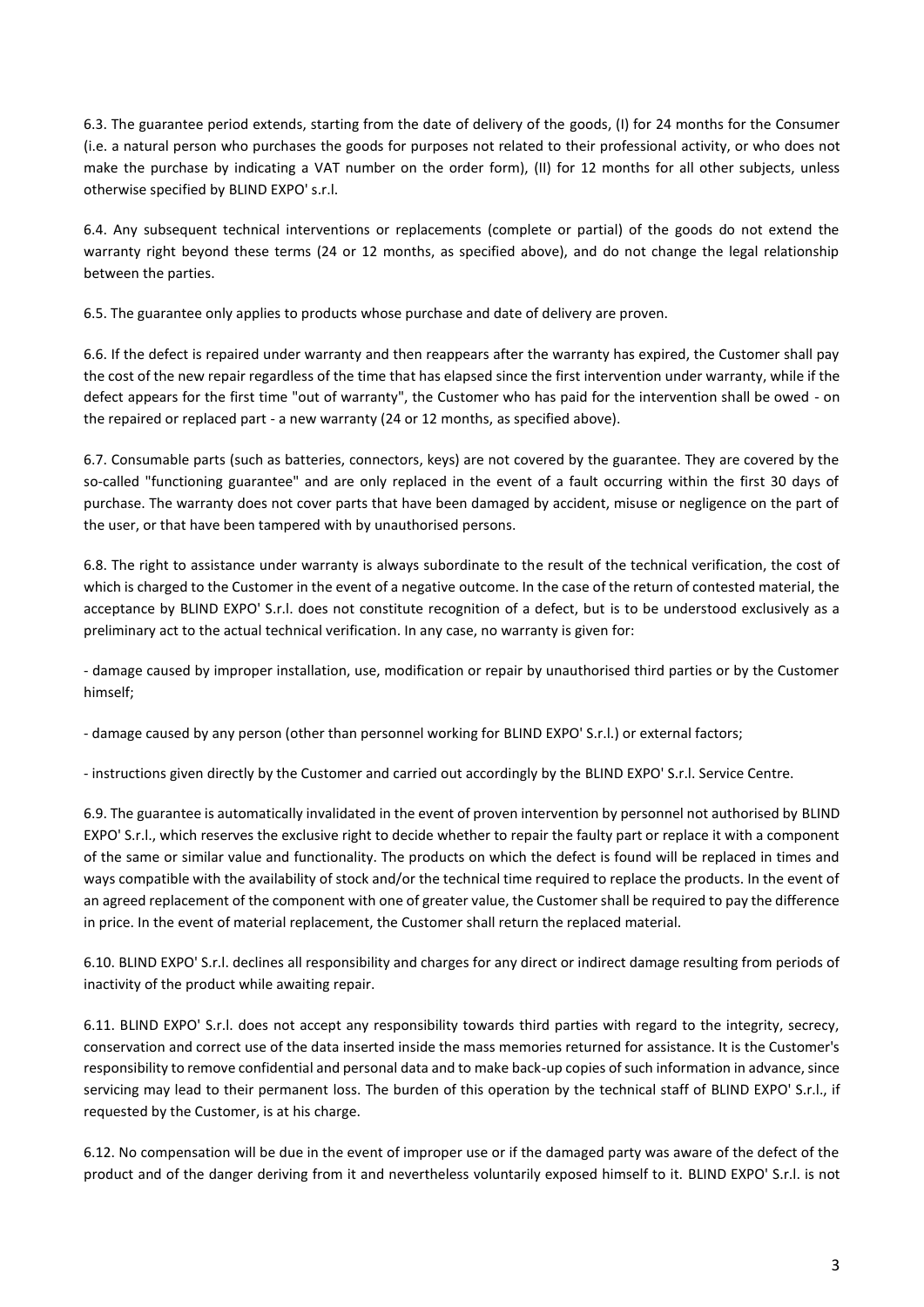responsible for damage to or loss of the contents of the product, nor for the unauthorised removal of the contents. The vendor is not responsible for damages, of any kind, arising from the installation and/or use of the product in an improper way and/or not in accordance with the instructions provided by the manufacturer as well as in case of damages arising from unforeseeable circumstances or force majeure, malfunctions of the network and/or blackout, criminal or vandalic acts. The installation and maintenance instructions, which require the customer to comply with certain requirements, are included in the documentation accompanying the goods.

6.13. In any case, the damaged party shall have to prove the defect, the damage, and the causal connection between the defect and the damage. The liability of BLIND EXPO' S.r.l. shall not exceed the total value of the purchase order.

6.14. Products repaired, modified or in any way altered by the Customer are excluded from the Warranty.

6.15. Also excluded from the scope of application of the Guarantee are any failures or malfunctions or defects of any other kind caused by accidental events or by the user's responsibility or by use of the product that does not comply with its intended use and/or with the provisions of the technical documentation attached to the product, if any.

6.16. In any case, any complaints must be sent in writing within eight days of receipt of the goods to BLIND EXPO' S.r.l. at its registered office in Via Coppalati, 10 Piacenza 29122 (PC) or by certified e-mail to [blind.expo@pec.it](mailto:blind.expo@pec.it) or by e-mail to info@blind-expo.com, with a specific description of the defect or anomaly found.

6.17. If the Customer is a consumer (i.e. a natural person who buys the goods for purposes not related to his professional activity, or does not make the purchase by indicating a VAT number on the order form), he is entitled to the legal guarantee of conformity for two years pursuant to and for the purposes of Articles 128 et seq. of Legislative Decree no. 206/2005. In order to benefit from the assistance under warranty, the Customer must keep the invoice that he will receive together with the purchased goods. The Customer may always request the invoices relating to his purchases. The 24 month warranty referred to in Legislative Decree no. 206/2005 shall apply to products that present a lack of conformity, provided that they are used correctly, in compliance with their intended use and as provided for in the attached technical documentation. In the event of a lack of conformity, the consumer shall be entitled to have the conformity of the goods restored, without charge, by repair or replacement, or to an appropriate reduction in the price or termination of the contract, pursuant to Article 130 of Legislative Decree no. 206/2005.

In the event that, for any reason, BLIND EXPO' S.r.l. If, for any reason, BLIND EXPO' S.r.l. is not able to repair a product under warranty, BLIND EXPO' S.r.l. will proceed, with the Customer's consent, to the replacement of the product itself (if still in the price list) or with another product of the same features and value or, finally, to the issue of a discount voucher of the same amount to be spent on another product valid for six months from the moment of issue. No damage can be claimed to BLIND EXPO' S.r.l. for any delays in repair or replacement of products under warranty.

6.18. In cases where the application of warranties provides for the return of the product, the goods must be returned by the Customer

# **7. [RIGHT OF WITHDRAWAL]**

7.1. Pursuant to Articles 52 etseq. of Legislative Decree no. 206/2005, if the Customer is a consumer (i.e. a natural person who buys goods for purposes not related to his professional activity, or does not make the purchase by indicating a VAT number on the order form), he is entitled to withdraw from the contract, without any penalty and without specifying the reason, within 14 (fourteen) working days from the date of signing this contract, to be communicated to the seller by PEC or registered letter with return receipt.

7.2. The communication must include the minimum content set out in the withdrawal form that can be downloaded from this link www.blind-expo.com, duly completed.